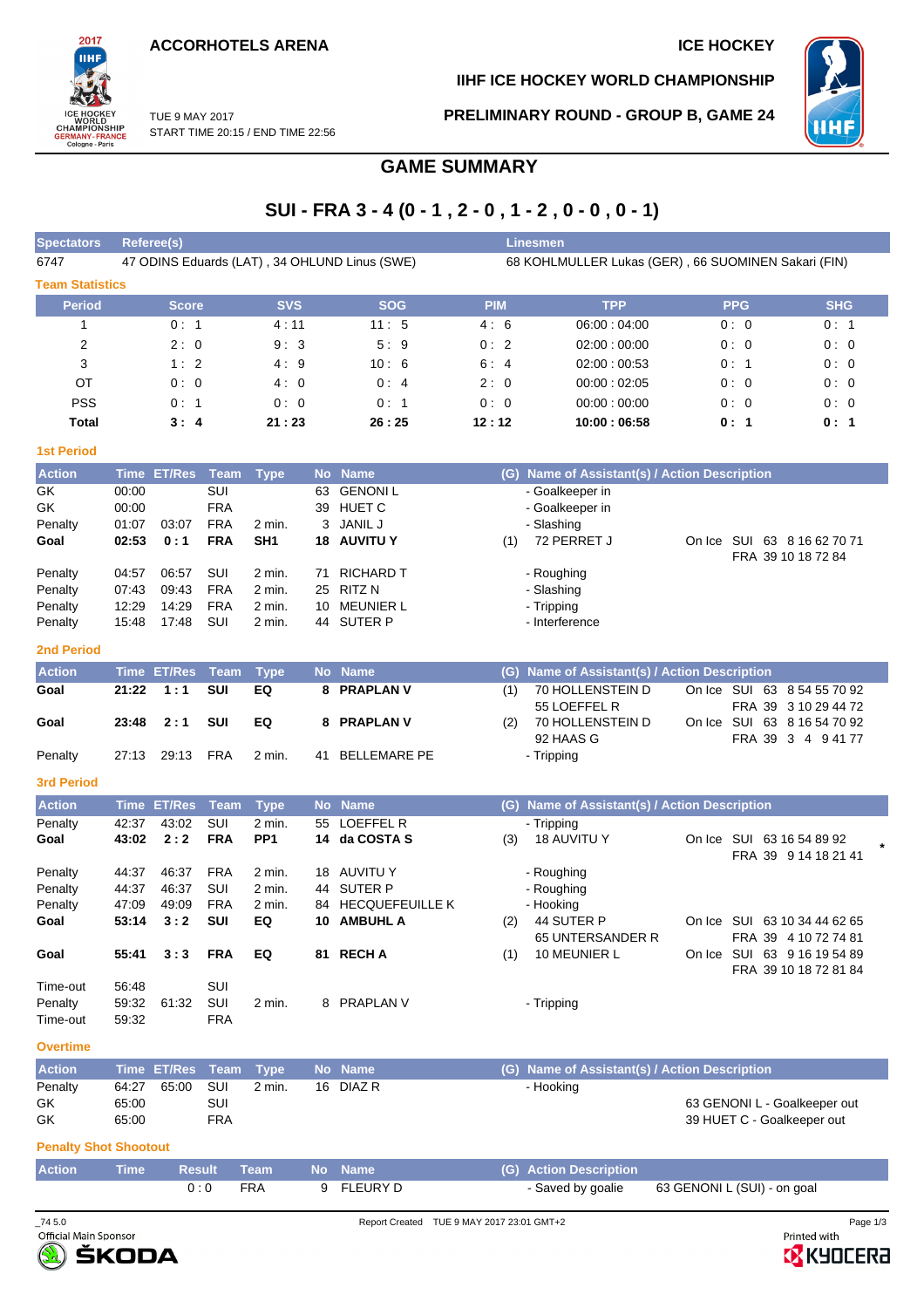# **ACCORHOTELS ARENA ICE HOCKEY**



# **IIHF ICE HOCKEY WORLD CHAMPIONSHIP**

25 21 65:00

TUE 9 MAY 2017 START TIME 20:15 / END TIME 22:56

| <b>Action</b> | <b>Time</b> | <b>Result</b> | <b>Team</b> | <b>No</b> | <b>Name</b>          | (G) Action Description |
|---------------|-------------|---------------|-------------|-----------|----------------------|------------------------|
|               |             | 0:0           | SUI         | 96        | <b>BRUNNER D</b>     | - Saved by goalie      |
|               |             | 0:1           | <b>FRA</b>  | 14        | da COSTA S           | - Scored               |
|               |             | 0:0           | SUI         | 8         | <b>PRAPLAN V</b>     | - Saved by goalie      |
|               |             | 0:0           | <b>FRA</b>  | 41        | <b>BELLEMARE PE</b>  | - Saved by goalie      |
|               |             | 0:0           | SUI         | 70        | <b>HOLLENSTEIN D</b> | - Saved by goalie      |
| GWG           | 65:00       | 0:1           | <b>FRA</b>  | 14        | da COSTA S           | (4)                    |

**No Name SOG SVS MIP**



# **PRELIMINARY ROUND - GROUP B, GAME 24**

| esult | Team       |     | No Name          | (G) Action Description |                             |
|-------|------------|-----|------------------|------------------------|-----------------------------|
| 0:0   | SUI        | 96. | BRUNNER D        | - Saved by goalie      | 39 HUET C (FRA) - on goal   |
| 0:1   | <b>FRA</b> |     | 14 da COSTA S    | - Scored               | 63 GENONI L (SUI) - on goal |
| 0:0   | SUI        |     | 8 PRAPLAN V      | - Saved by goalie      | 39 HUET C (FRA) - on goal   |
| 0:0   | <b>FRA</b> |     | 41 BELLEMARE PE  | - Saved by goalie      | 63 GENONI L (SUI) - on goal |
| 0:0   | SUI        |     | 70 HOLLENSTEIN D | - Saved by goalie      | 39 HUET C (FRA) - on goal   |
| 0:1   | <b>FRA</b> |     | 14 da COSTA S    | $\left( 4\right)$      |                             |

## **Goalkeeper Records**

## **Team : SUI - Switzerland**

63 GENONI Leonardo 1 HILLER Jonas

|  |  |  | Team : FRA - France |
|--|--|--|---------------------|
|--|--|--|---------------------|

| No Name           |     | SOG SVS MIP |          |
|-------------------|-----|-------------|----------|
| 39 HUET Cristobal | 26. |             | 23 65:00 |
| 49 HARDY Florian  |     |             |          |

# **Game Statistics**

**Team : SUI (red)**

|              | <b>Head Coach: FISCHER Patrick</b> |    |          |   |          |                |    |                     |          |    |                | <b>Shots on Goal</b> |          |          |       |      |                |                     | Time on Ice |                           |    |      |
|--------------|------------------------------------|----|----------|---|----------|----------------|----|---------------------|----------|----|----------------|----------------------|----------|----------|-------|------|----------------|---------------------|-------------|---------------------------|----|------|
|              | <b>No Pos</b> Name                 | G. | <b>A</b> | P |          |                |    | $PIM FO+ FO- FO+/-$ | FO%      |    | $\overline{2}$ |                      | 3 OT TS  |          | $+/-$ |      | $\overline{2}$ | 3                   | <b>OT</b>   | <b>TOT SHF AVG</b>        |    |      |
| 10 F         | AMBUHL Andres +A                   |    | 0        |   | 0        |                | 3  | $-2$                | 25.00    |    | 0              | 2                    | $\Omega$ | 3        | $+1$  |      | 6:55 5:53 4:29 |                     | 0:58        | 18:15                     | 25 | 0:43 |
| 16 D         | DIAZ Raphael +C                    | 0  | 0        | 0 | 2        | 0              | 0  | $\Omega$            | 0.00     | 0  | $\Omega$       | 2                    | 0        | 2        | -1    | 6:29 | 6:49           | 7:04 1:48           |             | 22:10                     | 32 | 0:41 |
| 23 F         | <b>BODENMANN Simon</b>             | 0  | 0        | 0 | 0        |                | 0  |                     | 100.00   | 0  | 0              | 0                    | $\Omega$ | $\Omega$ | 0     |      |                |                     |             | 2:56 6:12 3:04 0:00 12:12 | 16 | 0:45 |
| 54 D         | FURRER Philippe +A                 | 0  | 0        | 0 | 0        | 0              | 0  | 0                   | 0.00     | 0  |                | 2                    | $\Omega$ | 3        | $+1$  |      |                | 5:37 7:18 6:43 1:21 |             | 20:59                     | 30 | 0:41 |
| 96 F         | <b>BRUNNER Damien</b>              | 0  | 0        | 0 | 0        | $\Omega$       | 0  | 0                   | 0.00     | 1  | 0              | 0                    | 0        | 1        | 0     |      |                |                     |             | 4:24 5:33 0:35 0:00 10:32 | 13 | 0:48 |
| 8 F          | PRAPLAN Vincent (BP)               | 2  | 0        | 2 | 2        | 0              | 0  | $\Omega$            | 0.00     | 0  | 2              |                      | 0        | 3        | $+1$  |      |                |                     |             | 4:25 4:17 6:20 0:55 15:57 | 26 | 0:36 |
| 34 D         | <b>KUKAN Dean</b>                  | 0  | 0        | 0 | 0        | 0              | 0  | $\Omega$            | 0.00     | 0  | $\Omega$       | 0                    | $\Omega$ | 0        | $+1$  |      |                |                     |             | 3:09 7:06 5:38 0:25 16:18 | 29 | 0:33 |
| 65 D         | <b>UNTERSANDER Ramon</b>           | 0  | 1        | 1 | $\Omega$ | 0              | 0  | 0                   | 0.00     |    | 0              | 0                    | $\Omega$ |          | $+1$  |      |                |                     |             | 6:41 8:33 8:25 2:48 26:27 | 38 | 0:41 |
| 70 F         | <b>HOLLENSTEIN Denis</b>           | 0  | 2        | 2 | 0        | 0              | 0  | $\Omega$            | 0.00     |    | 0              | 0                    | 0        |          | $+1$  |      |                |                     |             | 4:05 4:23 5:28 0:54 14:50 | 25 | 0:35 |
| 92 F         | <b>HAAS Gaetan</b>                 | 0  | 1        | 1 | $\Omega$ | 6              | 10 | -4                  | 37.50    | 2  | $\Omega$       | 0                    | 0        | 2        | $+2$  |      |                |                     |             | 3:57 3:44 5:05 0:43 13:29 | 25 | 0:32 |
| 44 F         | <b>SUTER Pius</b>                  | 0  |          | 1 | 4        |                | 0  |                     | 1 100.00 |    | 0              | 0                    | 0        |          | $+1$  |      |                |                     |             | 6:08 4:35 4:34 0:00 15:17 | 19 | 0:48 |
| 55 D         | <b>LOEFFEL Romain</b>              | 0  | 1        | 1 | 2        | 0              | 0  | 0                   | 0.00     |    |                | 1                    | 0        | 3        | $+1$  |      | 5:39 4:21      | 5:01                | 0:00        | 15:01                     | 24 | 0:37 |
| 62 F         | <b>MALGIN Denis</b>                | 0  | 0        | 0 | 0        | 4              | 3  |                     | 57.14    |    | 0              | 0                    | 0        | 1        | 0     |      |                | 4:23 5:16 6:00 1:01 |             | 16:40                     | 25 | 0:40 |
| 71 F         | <b>RICHARD Tanner</b>              | 0  | 0        | 0 | 2        | 6              |    | 5                   | 85.71    | 0  | 0              | 0                    | 0        | 0        | -1    |      |                | 4:15 3:58 1:27 0:00 |             | 9:40                      | 15 | 0:38 |
| 76 D         | <b>GENAZZI Joel</b>                | 0  | 0        | 0 | $\Omega$ | $\Omega$       | 0  | 0                   | 0.00     | 0  | 0              | 0                    | 0        | $\Omega$ | 0     |      |                | 5:07 3:58 6:18 1:07 |             | 16:30                     | 28 | 0:35 |
| 9 F          | <b>RUFENACHT Thomas</b>            | 0  | 0        | 0 | 0        | 2              | 1  |                     | 66.67    |    | 0              | 0                    | 0        |          | -1    |      |                | 5:19 6:02 7:24 0:50 |             | 19:35                     | 27 | 0:43 |
| 19 F         | <b>SCHAPPI Reto</b>                | 0  | 0        | 0 | $\Omega$ | $\overline{2}$ | 2  | $\Omega$            | 50.00    | 0  | 1              | 2                    | $\Omega$ | 3        | $-1$  |      |                | 5:35 5:19 6:41 1:22 |             | 18:57                     | 32 | 0:35 |
| 53 D         | <b>MARTI Christian</b>             | 0  | 0        | 0 | $\Omega$ | 0              | 0  | 0                   | 0.00     | 0  | 0              | 0                    | $\Omega$ | 0        | 0     |      |                | 1:45 1:14 0:00 0:00 |             | 2:59                      | 4  | 0:44 |
| 61 F         | <b>HERZOG Fabrice</b>              | 0  | 0        | 0 | 0        | 0              | 0  | $\Omega$            | 0.00     | 0  | 0              | 0                    | 0        | $\Omega$ | 0     |      |                | 0:38 0:42 0:00 0:00 |             | 1:20                      | 2  | 0:40 |
| 89 F         | <b>ALMOND Cody</b>                 | 0  | $\Omega$ | 0 | 0        | 13             | 8  | 5.                  | 61.90    | 1  | 0              | 0                    | $\Omega$ |          | -1    |      |                | 7:42 3:44 6:08 0:51 |             | 18:25                     | 27 | 0:40 |
| 1 GK         | <b>HILLER Jonas</b>                | 0  | 0        | 0 | 0        |                |    |                     |          | 0  | 0              | 0                    | 0        | 0        |       |      |                |                     |             |                           |    |      |
| 63 GK        | <b>GENONI</b> Leonardo             | 0  | 0        | 0 | 0        |                |    |                     |          | 0  | 0              | 0                    | 0        | 0        |       |      |                |                     |             |                           |    |      |
| <b>Total</b> |                                    | 3  | 6        | 9 | 12       | 36             | 28 |                     | 8 56.25  | 11 | 5              | 10                   | $\bf{0}$ | 26       |       |      |                |                     |             |                           |    |      |

### **Team : FRA (white)**

| Head Coach: HENDERSON Dave |  |                             |    |   |   |          |    |    |                   | <b>Shots on Goal</b> |    |   |   | Time on Ice |    |              |      |                     |           |      |            |    |                |
|----------------------------|--|-----------------------------|----|---|---|----------|----|----|-------------------|----------------------|----|---|---|-------------|----|--------------|------|---------------------|-----------|------|------------|----|----------------|
|                            |  | No Pos Name                 | G. |   |   |          |    |    | PIM FO+ FO- FO+/- | FO%                  |    |   |   | 3 OT        | тs |              |      |                     |           | ΩT   | тот        |    | <b>SHF AVG</b> |
| 18 D                       |  | AUVITU Yohann (BP)          |    |   |   |          |    |    |                   | 0.00                 |    |   |   |             |    | $+2$         | 6:29 | 5:54                | 8:23      | 2:48 | 23:34      | 42 | 0:33           |
| 21 F                       |  | <b>ROUSSEL Antoine</b>      |    | 0 | 0 |          |    |    | 0                 | 0.00                 |    |   |   |             |    |              |      | 6.59 5.24 7.50      |           |      | 2:32 22:45 | 38 | 0:35           |
| 41 F                       |  | BELLEMARE Pierre-Edouard +A | 0  |   | o |          | 10 | 4  | 6.                | 71.43                |    |   |   |             |    |              |      | 7:24 6:37           | 6:27      | 2:59 | 23:27      | 36 | 0:39           |
| 81 F                       |  | <b>RECH Anthony</b>         |    | 0 |   |          |    | 0  |                   | 100.00               | O. |   |   |             |    |              |      | 4:14 4:10           | 3:58 0:16 |      | 12:38      | 21 | 0:36           |
| 84 D                       |  | HECQUEFEUILLE Kevin +A      | 0  | 0 | 0 | 2        |    | 0  | 0                 | 0.00                 | O. | 0 |   |             |    | $+2$         |      | 5:08 7:55 8:02 2:11 |           |      | 23:16      | 41 | 0:34           |
| 4 D                        |  | <b>MANAVIAN Antonin</b>     |    | 0 | 0 | $\Omega$ |    | 0  | $\Omega$          | 0.00                 |    |   |   |             |    | -2           |      | 5.54 7.46 6.09 0.00 |           |      | 19:49      | 35 | 0:33           |
| 9 F                        |  | <b>FLEURY Damien</b>        |    | 0 | 0 | $\Omega$ |    |    | -1                | 0.00                 | O. | 0 |   |             |    | -1           | 5:20 | 4:06 4:35           |           | 1:26 | 15:27      | 27 | 0:34           |
| 14 F                       |  | da COSTA Stephane           |    | 0 |   | $\Omega$ | 6  | 6  | 0                 | 50.00                | 0  |   |   | 3           | 6  | <sup>0</sup> |      | 5:39 5:15 7:02 2:55 |           |      | 20:51      | 32 | 0:39           |
| 74 D                       |  | <b>BESCH Nicolas</b>        | 0  | 0 | 0 | $\Omega$ |    | 0  | 0                 | 0.00                 | O. | 0 |   |             |    | -1           |      | 6.26 5.07           | 6.28 0.50 |      | 18:51      | 36 | 0:31           |
| 77 F                       |  | <b>TREILLE Sacha</b>        |    | 0 | 0 | $\Omega$ |    | 0  |                   | 100.00               | ∩  |   | U | n           | 2  | -1           |      | 4:24 5:31 3:06 0:50 |           |      | 13:51      | 24 | 0.34           |
| 3 D                        |  | <b>JANIL</b> Jonathan       | 0  | 0 | 0 |          |    | 0  | 0                 | 0.00                 | O. |   |   |             | 3  | -2           |      | 4:18 3:53 3:20 0:00 |           |      | 11:31      | 19 | 0:36           |
| 10 F                       |  | MEUNIER Laurent +C          |    |   |   |          |    | 13 | -6                | 35.00                | O. |   |   |             |    | <sup>0</sup> | 3:30 | 4:21                | 5:06 0:00 |      | 12:57      | 24 | 0:32           |
| 29 F                       |  | DOUAY Floran                |    | 0 | 0 | $\Omega$ |    | 0  | 0                 | 0.00                 | O. | 0 |   |             |    | -1           |      | 3:05 2:56 2:35 0:00 |           |      | 8:36       | 18 | 0:28           |
| 44 D                       |  | DAME-MALKA Olivier          |    | 0 | U | $\Omega$ |    | 0  | 0                 | 0.00                 | ∩  | Ω |   |             |    | -1           |      | 4:33 3:03 1:13 0:00 |           |      | 8:49       | 17 | 0:31           |